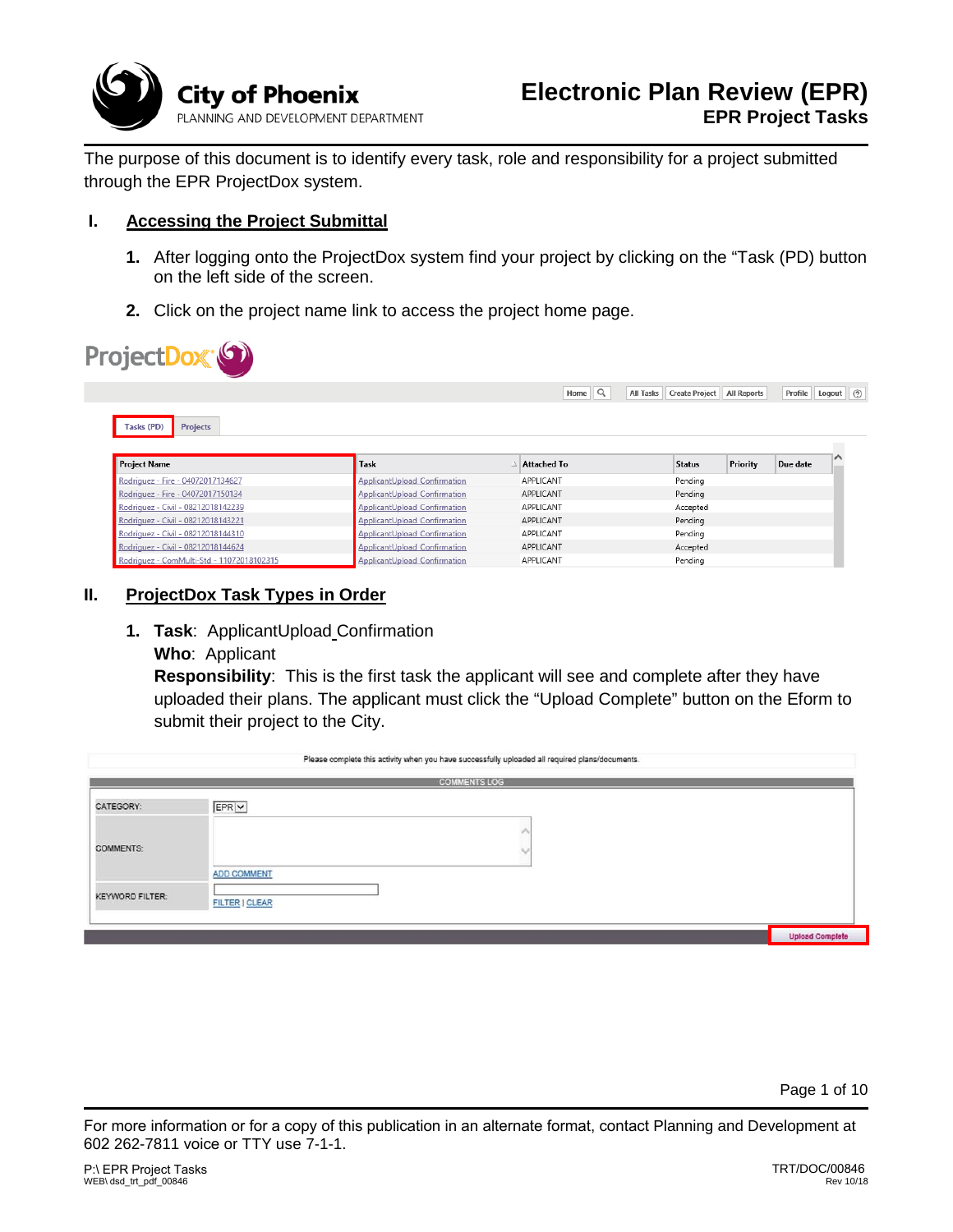- **2. Task**:PrelogReview
	- **Who**: Varies
		- **o Sign Inspector** (will do all EPR steps for their plan submittals)
		- **o EPR Senior Engineering Technician** (will do all fire, civil and landscape plan submittals)
		- **o Principal Engineering Technician** (will do all civil and landscape plan submittals)
		- **o Building Code Examiner** (will do all commercial and residential plan submittals, including self-certification)
		- **o Site Planner** (will do all site plan submittals including sign-offs on building and self-cert submittals)
		- **o AFP Engineering Technician**

## **Responsibility:**

- **a.** Verifying the correct plans and supporting documents are uploaded in ProjectDox, including:
	- **o** Ensuring plans and supporting documents are in the correct folder(s)
	- **o** There is a 4"X4" clear space in the lower right corner of the cover sheet
	- **o** Plans are legible. Zoom into an area to verify clarity
	- **o** Ensures the applicant follows the EPR Submittal Guidelines for file naming
	- **o** If rejecting the submittal, adds a comment in the "Comments" area to list the outstanding items needed to accept the prelog. **(1)** Clicks the "Add Comment" link to save comments.
	- **o (2)** Completing the task button to approve or reject the submittal. An email will be sent to the applicant from ProjectDox after the task has been completed.
- **b.** Researching the project parent plan type and number in KIVA to ensure the project information matches the plan being submitted.
- **c.** Completing the reviewer portion of the P&D Online Application. This is typically done after the pre-log review has been completed.

| 謑<br><b>PRE-LOG REVIEW</b>                              |                                                                                                                                                                                                     |                                     |
|---------------------------------------------------------|-----------------------------------------------------------------------------------------------------------------------------------------------------------------------------------------------------|-------------------------------------|
|                                                         | <b>COMMENTS LOG</b>                                                                                                                                                                                 |                                     |
| CATEGORY:<br><b>COMMENTS:</b><br><b>KEYWORD FILTER:</b> | EPRV<br>(1)<br>ADD COMMENT PRIVATE<br><b>FILTER   CLEAR</b>                                                                                                                                         |                                     |
| Task<br>PreLogReview                                    | <b>Added By</b><br>Category/Comments<br>Date<br>EPR: Provide structural calculations, geotechnical report<br>and water meter sizing form.<br>Steven Rodriguez<br>10/3/2018 1:24:37 PM<br>$\bf{(2)}$ |                                     |
|                                                         | Approve                                                                                                                                                                                             | <b>Reject - Return to Applicant</b> |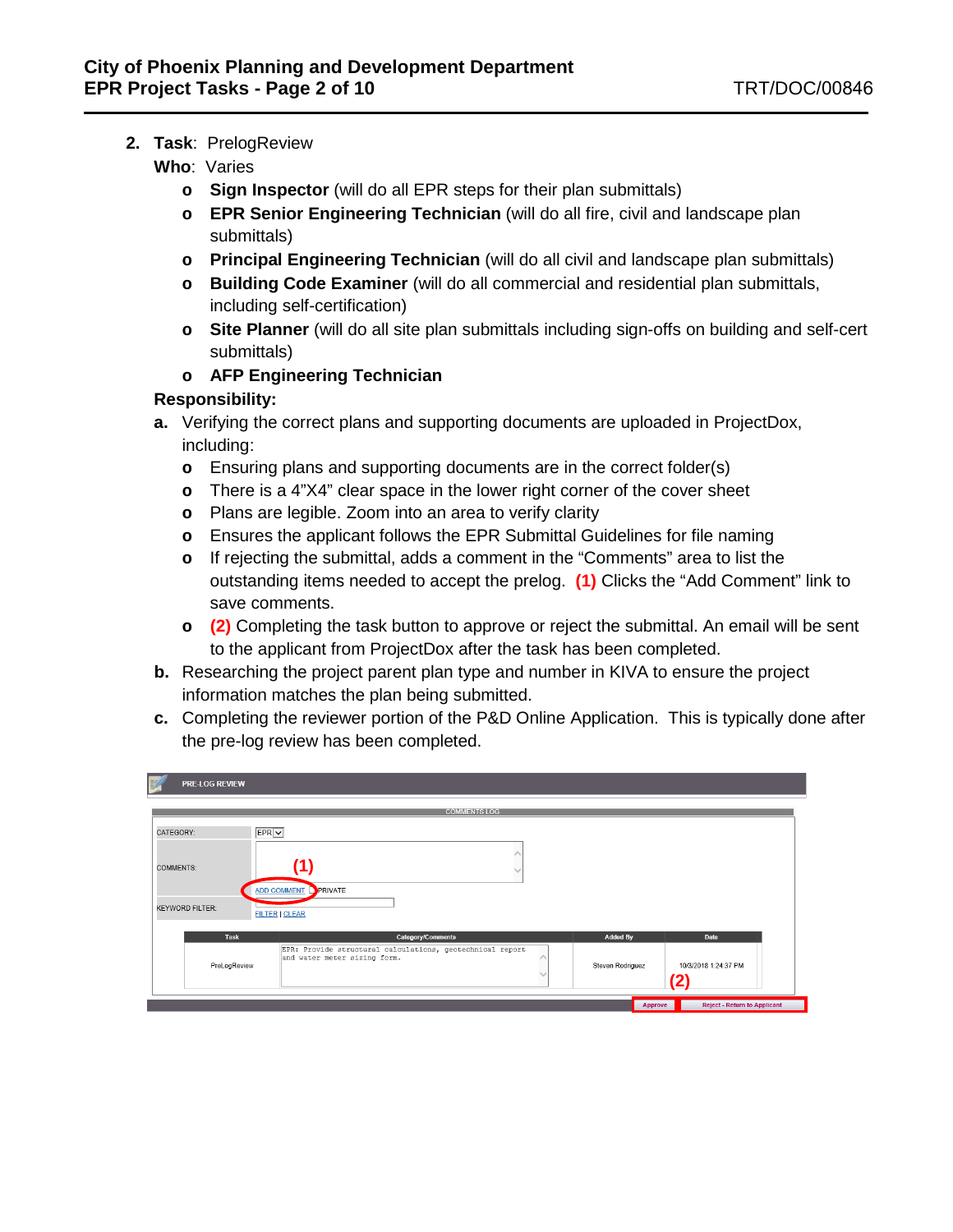- **3. Task:** PrelogCorrectionRequest
	- **Who:** Applicant

**When:** If the Prelog person determines supplemental information is needed.

**Responsibility:** The applicant must check the "I have uploaded corrected documents…" box before they can click the "Corrections Complete" button to resubmit the project.

| <b>Task Instructions</b>                        |                                                                                           |                  |                             |
|-------------------------------------------------|-------------------------------------------------------------------------------------------|------------------|-----------------------------|
|                                                 | <b>VIEW INTAKE CHECKLIST (0)</b>                                                          |                  |                             |
|                                                 | Mave uploaded the corrected documents and/or drawings as indicated below.                 |                  |                             |
|                                                 |                                                                                           |                  |                             |
|                                                 | <b>COMMENTS LOG</b>                                                                       |                  |                             |
| $EPR$ $\vee$<br>CATEGORY:                       |                                                                                           |                  |                             |
| <b>COMMENTS:</b>                                |                                                                                           |                  |                             |
| <b>ADD COMMENT</b>                              |                                                                                           |                  |                             |
| <b>KEYWORD FILTER:</b><br><b>FILTER   CLEAR</b> |                                                                                           |                  |                             |
| Task                                            | Category/Comments                                                                         | <b>Added By</b>  | Date                        |
| PreLogReview                                    | EPR: Provide structural calculations, geotechnical report<br>and water meter sizing form. | Steven Rodriguez | 10/3/2018 1:24:37 PM        |
|                                                 |                                                                                           |                  | <b>Corrections Complete</b> |

**4. Task:** PrelogReview (after re-submittal)

**Who:** Varies (same as PrelogReview above)

## **Responsibility:**

- **a.** Verifies outstanding items have been corrected.
- **b.** Accepts the task and clicks the "Approve" button to accept the plan submittal.
- **5. Task:** CreatePR\_KIVA

- **a.** Verifies there is a copy of the reviewer application in the "Supporting Documents" folder and views the application to find the required fees and fee codes (if applicable).
- **b.** Accepts the task and clicks on the **Create** button in the Eform.
- **c.** Verifies the temporary KIVA plan number populates in the Eform.
- **d.** Goes into KIVA and verifies the temporary KIVA plan number was created successfully. Goes through all KIVA screens to ensure all applicable fields are filled in and adds in the required plan review fees.
- **e.** Goes back into ProjectDox, adds the plan review fee amount and any special comment(s) in the "Comments" area for the applicant. Clicks on the "Add Comment" link to save your comments.
- **f.** Clicks the "Complete Task" button (the button will appear at the bottom of the page after the temporary plan review number was successfully created) to complete the prelog process. An Email is sent to applicant from ProjectDox.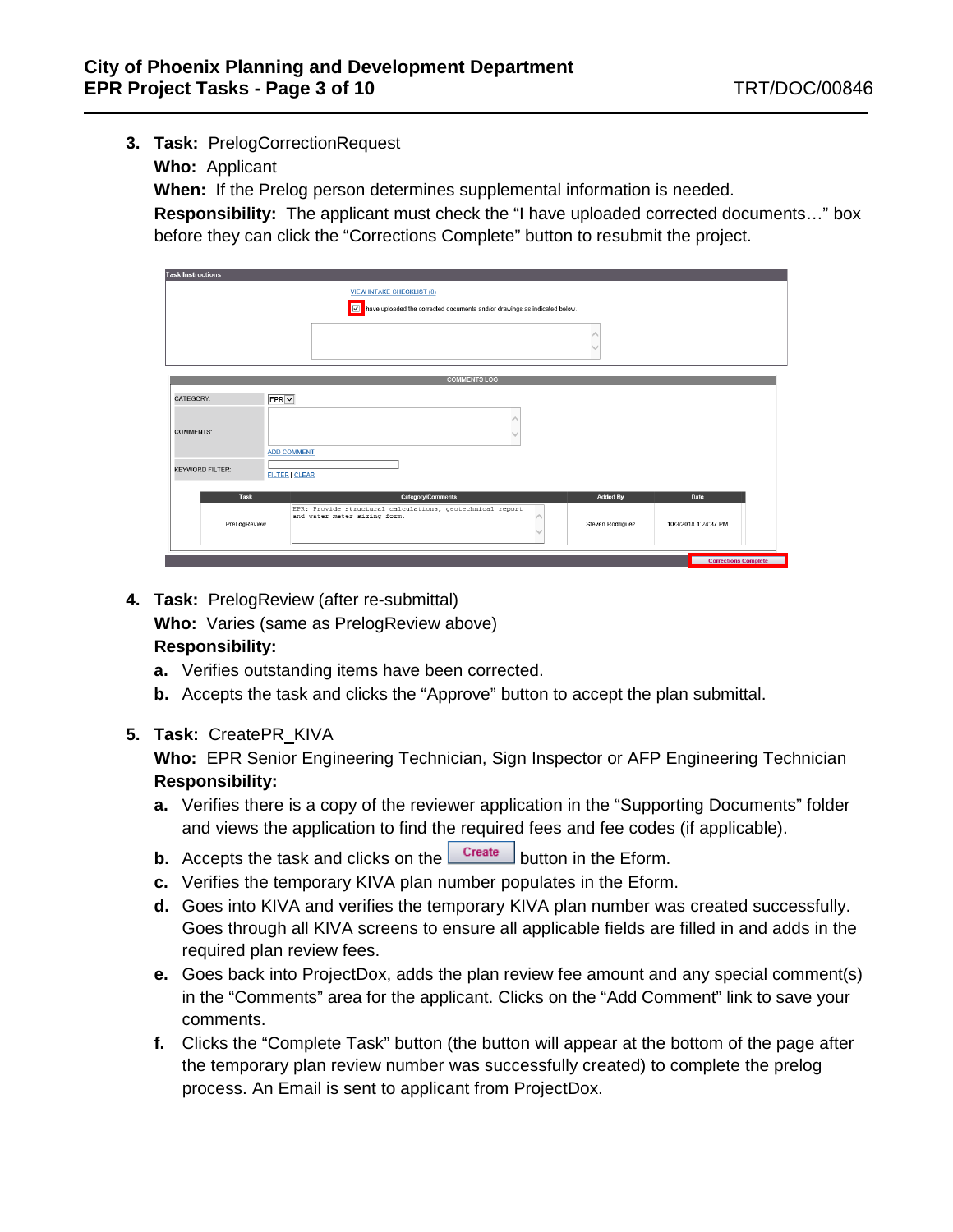| <b>COMMENTS LOG</b>                                                                                                                                                                                                                         |                                                                                                                                       |  |  |  |  |
|---------------------------------------------------------------------------------------------------------------------------------------------------------------------------------------------------------------------------------------------|---------------------------------------------------------------------------------------------------------------------------------------|--|--|--|--|
| CATEGORY:                                                                                                                                                                                                                                   | EPRV                                                                                                                                  |  |  |  |  |
| The following plan review fee is due: LPRN T81939 -<br>\$1,560.00. Complete the "FeePayment" task in ProjectDox<br>once payment has been made to start the plan review<br><b>COMMENTS:</b><br>process. Thank you.<br>ADD COMMENT<br>PRIVATE |                                                                                                                                       |  |  |  |  |
| <b>KEYWORD FILTER:</b>                                                                                                                                                                                                                      | <b>FILTER   CLEAR</b>                                                                                                                 |  |  |  |  |
| Task                                                                                                                                                                                                                                        | <b>Category/Comments</b><br><b>Added By</b><br>Date                                                                                   |  |  |  |  |
| PreLogReview                                                                                                                                                                                                                                | EPR: Provide structural calculations, geotechnical report<br>and water meter sizing form.<br>Steven Rodriguez<br>10/3/2018 1:24:37 PM |  |  |  |  |
|                                                                                                                                                                                                                                             | <b>Complete Task</b>                                                                                                                  |  |  |  |  |

**6. Task:** FeePayment

## **Who:** Applicant

**Responsibility:** Makes payment online, over the phone or in-person. Accepts the "FeePayment" task and clicks on the "Complete Task" button after payment has been made to notify EPR staff to schedule review.

| EPR: The following plan review fee is due: LPRN T81939 -<br>\$1,560.00. Complete the "FeePayment" task in ProjectDox<br>once payment has been made to start the plan review<br>CreatePR KIVA<br>Steven Rodriguez<br>11/7/2018 10:43:38 AM<br>process. Thank you.<br>EPR: Provide structural calculations, geotechnical report<br>and water meter sizing form.<br>PreLogReview<br>Steven Rodriguez<br>10/3/2018 1:24:37 PM | <b>Task</b> | Category/Comments | <b>Added By</b> | Date |
|---------------------------------------------------------------------------------------------------------------------------------------------------------------------------------------------------------------------------------------------------------------------------------------------------------------------------------------------------------------------------------------------------------------------------|-------------|-------------------|-----------------|------|
|                                                                                                                                                                                                                                                                                                                                                                                                                           |             |                   |                 |      |
|                                                                                                                                                                                                                                                                                                                                                                                                                           |             |                   |                 |      |

**7. Task:** VerifyFeePayment

**Who:** EPR Senior Engineering Technician, Sign Inspector or AFP Engineering Technician **Responsibility:** Verifies all required plan review fees have been paid in KIVA.

- **a.** If all fees have been paid, goes into ProjectDox and clicks on the "Fees Paid" button.
- **b.** If fees have **not** been paid, enters comment in the "Comments" area and clicks the "ADD COMMENTS" link to save. Clicks on the "Reject-Return to Applicant" button to return the task to the applicant. An email will be sent to the applicant from ProjectDox.

| Task          | Category/Comments                                                                                                                                                                                  |  | Added By         |                  | Date                                |
|---------------|----------------------------------------------------------------------------------------------------------------------------------------------------------------------------------------------------|--|------------------|------------------|-------------------------------------|
| CreatePR KIVA | EPR: The following plan review fee is due: LPRN T81939 -<br>\$1,560.00. Complete the "FeePayment" task in ProjectDox<br>once payment has been made to start the plan review<br>process. Thank you. |  | Steven Rodriguez |                  | 11/7/2018 10:43:38 AM               |
| PreLogReview  | EPR: Provide structural calculations, geotechnical report<br>Mand water meter sizing form.                                                                                                         |  | Steven Rodriguez |                  | 10/3/2018 1:24:37 PM                |
|               |                                                                                                                                                                                                    |  |                  | <b>Fees Paid</b> | <b>Reject - Return to Applicant</b> |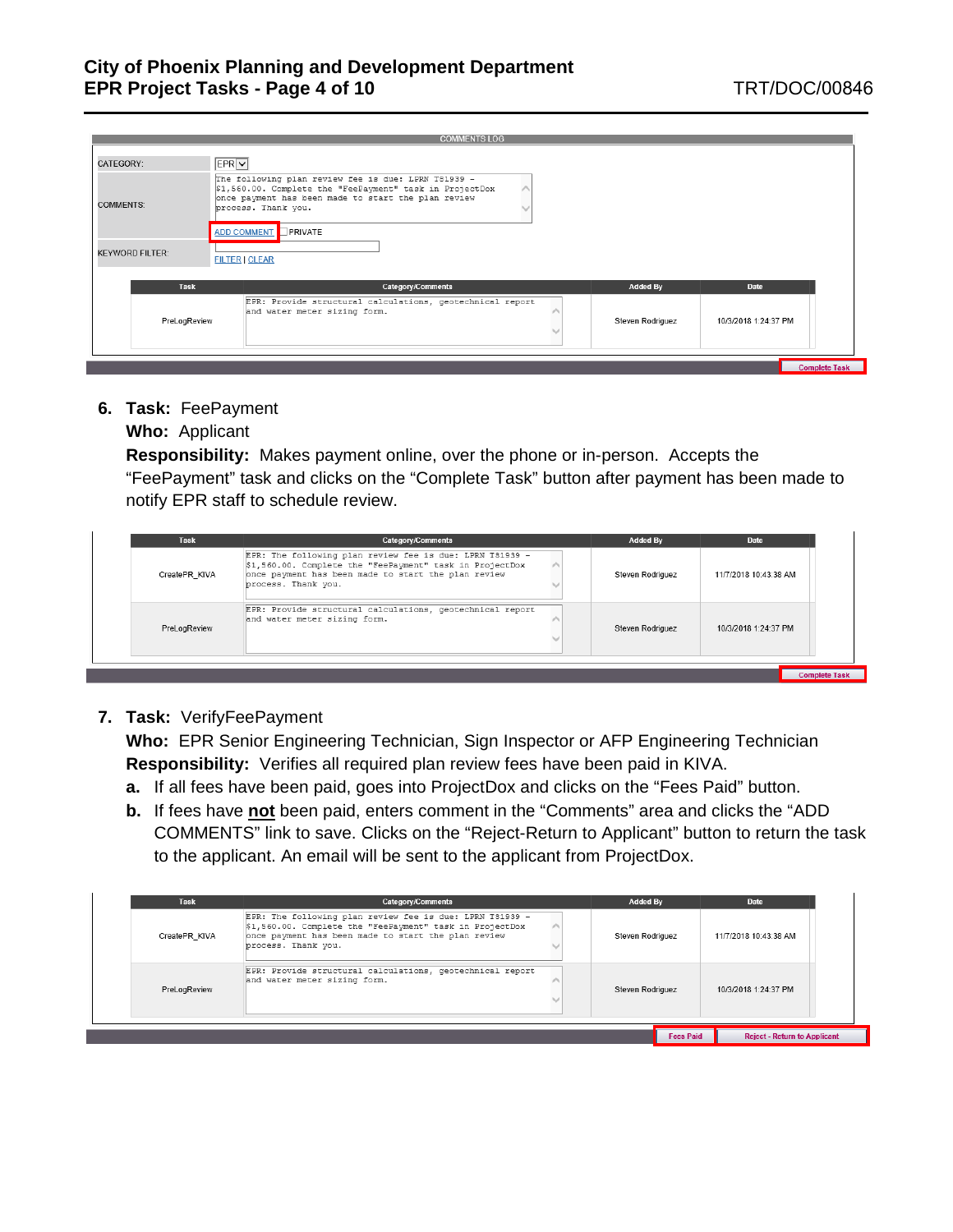- **8. Task:** FeePaymentCorrection **Who:** Applicant **Responsibility:** See Step II.6
- **9. Task:** VerifyFeePayment **Who:** EPR Senior Engineering Technician, Sign Inspector or AFP Engineering Technician **Responsibility:** Same as Step II.7.

#### **10. Task:** ScheduleActivities

**Who:** EPR Senior Engineering Technician, Sign Inspector or AFP Engineering Technician **Responsibility:** Assigns all required plan review staff.

- **a.** Verifies assigned plan review staff on the reviewer's online application in ProjectDox.
- **b.** Goes into KIVA, enters the plan reviewer(s) initials and tickle date into the Clearance Checklist screen.
- **c.** Goes into ProjectDox and verifies all the necessary plan review activities have been selected with a check matching the KIVA plan review activities.
	- **o** You do **NOT** have to do anything with the reviewer name here.
- **d.** Clicks the "Begin Review" button at the bottom of the page to complete the task.

| E<br><b>ASSIGN REVIEWERS</b> |               |                                |                                |               |                 |                     |
|------------------------------|---------------|--------------------------------|--------------------------------|---------------|-----------------|---------------------|
|                              |               |                                |                                |               |                 |                     |
| <b>CYCLE</b>                 | <b>SELECT</b> | <b>DEPARTMENT</b>              | <b>ASSIGNMENT</b>              |               | <b>REVIEWER</b> |                     |
| $\overline{1}$               |               | ACCESSIBILITY REVIEW (ADA REV) | First In Group<br>$\checkmark$ | Ken Alexander |                 | $\checkmark$        |
|                              |               | ADDRESSING (ADDRESSING GROUP)  | First In Group<br>$\checkmark$ | Renee Bunnell |                 |                     |
|                              | $\Box$        | CIVIL (CIVIL GROUP)            | First In Group<br>$\checkmark$ | Kasten Brown  |                 | $\checkmark$        |
|                              |               |                                | "Scroll down"                  |               |                 |                     |
|                              |               |                                |                                |               |                 | <b>Begin Review</b> |

## **11. Task:** DepartmentReview

**Who:** Plan Review Staff

**Responsibility:** After completing the plan review process.

- **a.** Click on the drop down arrow and choose the appropriate decision.
- **b.** Check the "Plan Review and/or Assignment Complete" box.

**Notes**:

- **o** Enter comment(s) in the "Comments" area of the Eform to communicate with the applicant or EPR Staff, if applicable.
- **o** To request additional plan review staff to be added to the project, view the "EPR Department Review(s) Addition" document for an overview of this process.
- **c.** Click the "Complete Review" button at the bottom of the page to complete the task.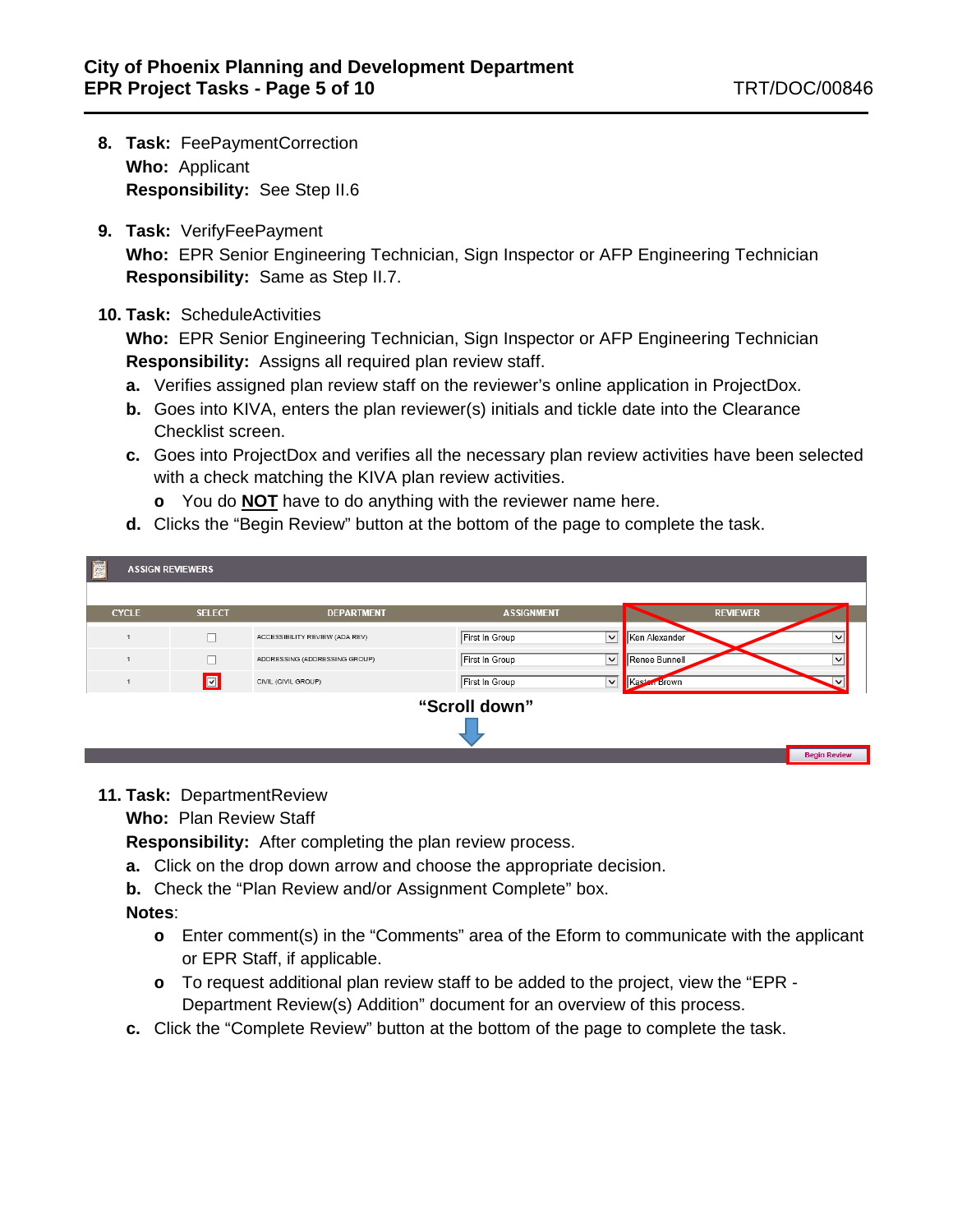|              |               | DEPARTMENT REVIEW - Review Cycle: 1 |                                                  | -select status-<br>InReview                                                       |  |  |  |  |
|--------------|---------------|-------------------------------------|--------------------------------------------------|-----------------------------------------------------------------------------------|--|--|--|--|
|              | <b>CYCLE</b>  | <b>DEPARTMENT</b>                   | <b>REVIEWED BY</b>                               | <b>Corrections Required</b>                                                       |  |  |  |  |
| $\checkmark$ |               | <b>RES</b>                          | STEVEN RODRIGUEZ<br>STEVEN.RODRIGUEZ@PHOENIX.GOV | Approved<br>No Review Required<br>Corrections Required V<br><b>VIEW CHECKLIST</b> |  |  |  |  |
|              |               |                                     |                                                  | V PLAN REVIEW AND/OR ASSIGNMENT COMPLETE                                          |  |  |  |  |
|              | "Scroll down" |                                     |                                                  |                                                                                   |  |  |  |  |
|              |               |                                     |                                                  | <b>Complete Review</b><br><b>Request Additional Group</b>                         |  |  |  |  |

#### **12. Task:** ReviewQA

- **a.** Make sure all reviewers have completed their review and sign-off in KIVA.
- **b.** Make sure the plan review activities in KIVA match the decision made in ProjectDox.
- **c.** Verify if additional plan review staff should be assigned to the project.
	- **o** To request additional plan review staff to be added to the project, view the "EPR Department Review(s) Addition" document for an overview of this process.
- **d.** Make sure the task is ready to send it back to the applicant.
- **e.** If you are not ready to send it back to the applicant. **(1)** Click the arrow next to QA Corrections on the department review you want to "send back" to the reviewer, **(2)** add any notes, **(3)** click the box next to "Assign Correction", **(4)** click 'Assign QA Corrections. You can choose to send the task back to the reviewer or open it up to the group.
- **f.** Click the "QA Review Complete" button at the bottom of the page to complete the task.

| $\mathbb{R}$ |                                            | DEPARTMENT REVIEW - Review Cycle: 1 |                                            |                      |                                                                                                                                                                                     |                              |  |  |
|--------------|--------------------------------------------|-------------------------------------|--------------------------------------------|----------------------|-------------------------------------------------------------------------------------------------------------------------------------------------------------------------------------|------------------------------|--|--|
|              | <b>CYCLE</b>                               | <b>DEPARTMENT</b>                   | <b>REVIEWED BY</b>                         |                      | <b>STATUS &amp; NOTES</b>                                                                                                                                                           |                              |  |  |
| $\checkmark$ | $\overline{1}$                             | FIRE P&D                            | FIRE REVIEWER<br>FIRE.REVIEWER@PHOENIX.GOV | CORRECTIONS REQUIRED | <b>QA CORRECTIONS</b><br>3) IV ASSIGN CORRECTION<br>QA REQUEST:<br>Plan review decision does not<br>(2) match KIVA. Please verify.<br>QA RESPONSE:<br>$\hat{\phantom{a}}$<br>$\sim$ | $\vert \mathbf{z} \vert (1)$ |  |  |
|              |                                            |                                     |                                            |                      |                                                                                                                                                                                     |                              |  |  |
|              | "Scroll down"<br><b>QA Review Complete</b> |                                     |                                            |                      |                                                                                                                                                                                     |                              |  |  |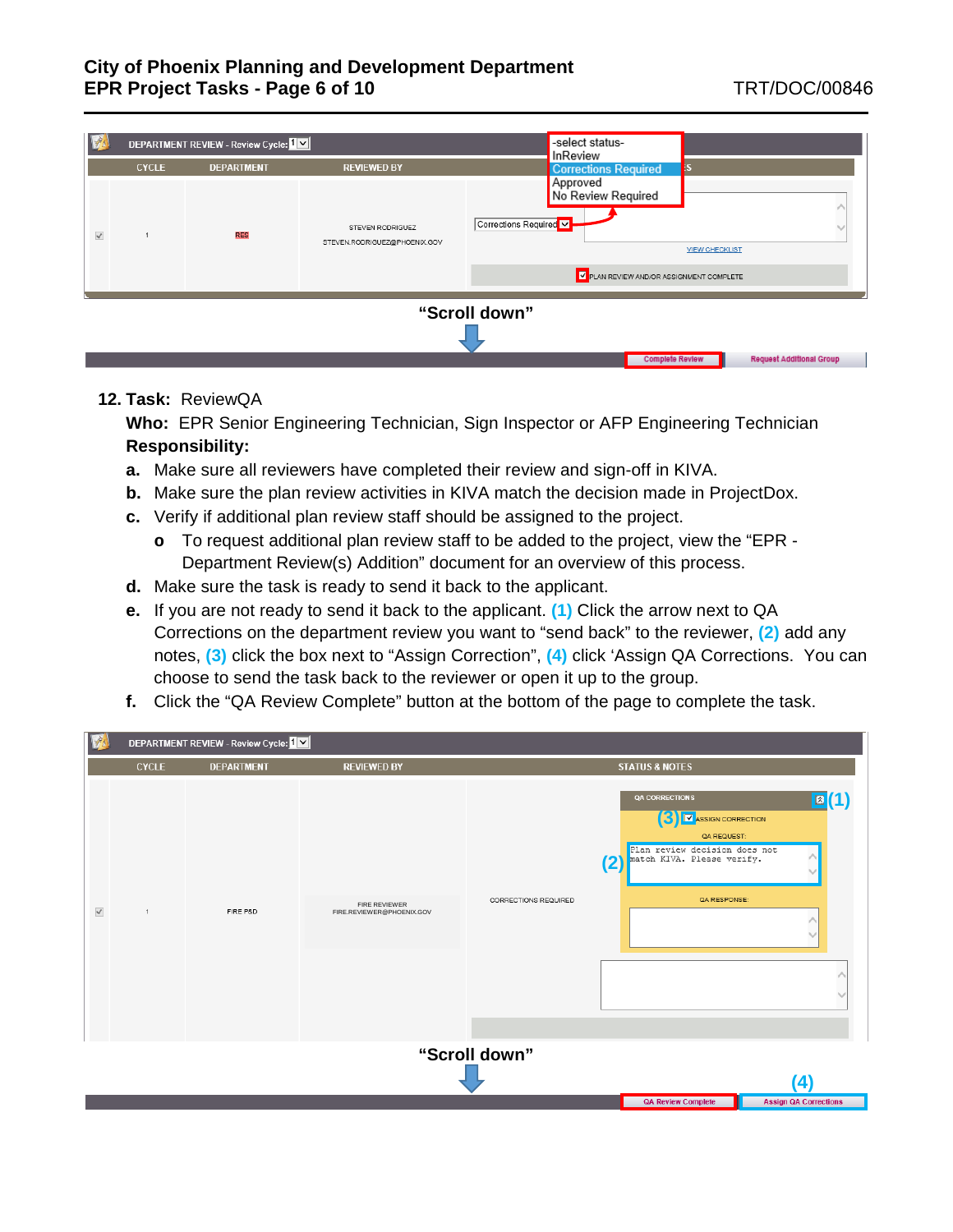**Complete Task** 

## **13. Task:** ReviewComplete

**Who:** EPR Senior Engineering Technician, Sign Inspector or AFP Engineering Technician **Responsibility:**

- **a.** Verify if there are any outstanding items or fees dues.
- **b.** Enters comments in KIVA and sends email to stop the SB 1598 (A.R.S. § 9-835(D-F)) notification clock.
- **c.** Copy comments into ProjectDox Eform and click the "Corrections-Return to Applicant" button at the bottom of the page to complete the task. A back-up Email from ProjectDox will automatically be sent to the applicant.



**14. Task:** ApplicantResubmit

#### **Who:** Applicant

**Responsibility:** Upload corrected drawings, clicks the three task instruction boxes and clicks the "Complete Task" button at the bottom of the page to complete the task. (This button is only available after three check boxes are selected)

| <b>Task Instructions</b>                                                                                                                                                                                                                                                                                                                                                                                                                                                                                                                                                                                                                                                                                                                                                                                                                                             |  |  |  |  |  |
|----------------------------------------------------------------------------------------------------------------------------------------------------------------------------------------------------------------------------------------------------------------------------------------------------------------------------------------------------------------------------------------------------------------------------------------------------------------------------------------------------------------------------------------------------------------------------------------------------------------------------------------------------------------------------------------------------------------------------------------------------------------------------------------------------------------------------------------------------------------------|--|--|--|--|--|
| Effective December 31, 2012, State law A.R.S. Subsection 9-836 requires that no more than two substantive reviews are completed by a jurisdiction before the plans are either approved and<br>ləl<br>a permit is ready to be issued, or the plans are denied and the review must start over. With these limitations on plan review, the Planning & Development Department can no longer put plans<br>on hold or perform a third review to allow redesign after the first review. If any part of the construction plans are revised or redesigned after the first comprehensive plan review, the permit will<br>be either denied and the applicant must resubmit, or the applicant may obtain a permit for the initial design and then submit revisions as a separate submittal. Please visit our website for<br>more information: phoenix.gov/pdd/licensetimes.html. |  |  |  |  |  |
| I have addressed all of the items listed in the Changemarks section above that were identified during the Plan Review.                                                                                                                                                                                                                                                                                                                                                                                                                                                                                                                                                                                                                                                                                                                                               |  |  |  |  |  |
| I have uploaded the revised drawings into the "Drawings" folder and, if requested, uploaded any revised documents into the "Documents" folder using the SAME file name as the original files.<br>I am ready to complete my assigned task.                                                                                                                                                                                                                                                                                                                                                                                                                                                                                                                                                                                                                            |  |  |  |  |  |
| "Scroll down"                                                                                                                                                                                                                                                                                                                                                                                                                                                                                                                                                                                                                                                                                                                                                                                                                                                        |  |  |  |  |  |

#### **15. Task:** ResubmitReceived

- **a.** In the Drawings folder, click on the drop down arrow next to "Current Sort" and choose "Date (Newest First)". This will allow you to see all the new files uploaded.
- **b.** Verify the new uploaded files have the **exact same file name** as the original files.
	- **o** Revised plan files should have V2 shown next to the file name.
	- **o** If the existing files do not show the V2 markup symbol, check to see if the file was uploaded with a different file name or a new sheet was added. All plan files should sort in order per the sheet index.
		- Add additional plan review fees for the new sheets into KIVA if appropriate. Contact the applicant for payment over the phone or reject the resubmittal and add comments regarding the additional plan review fees.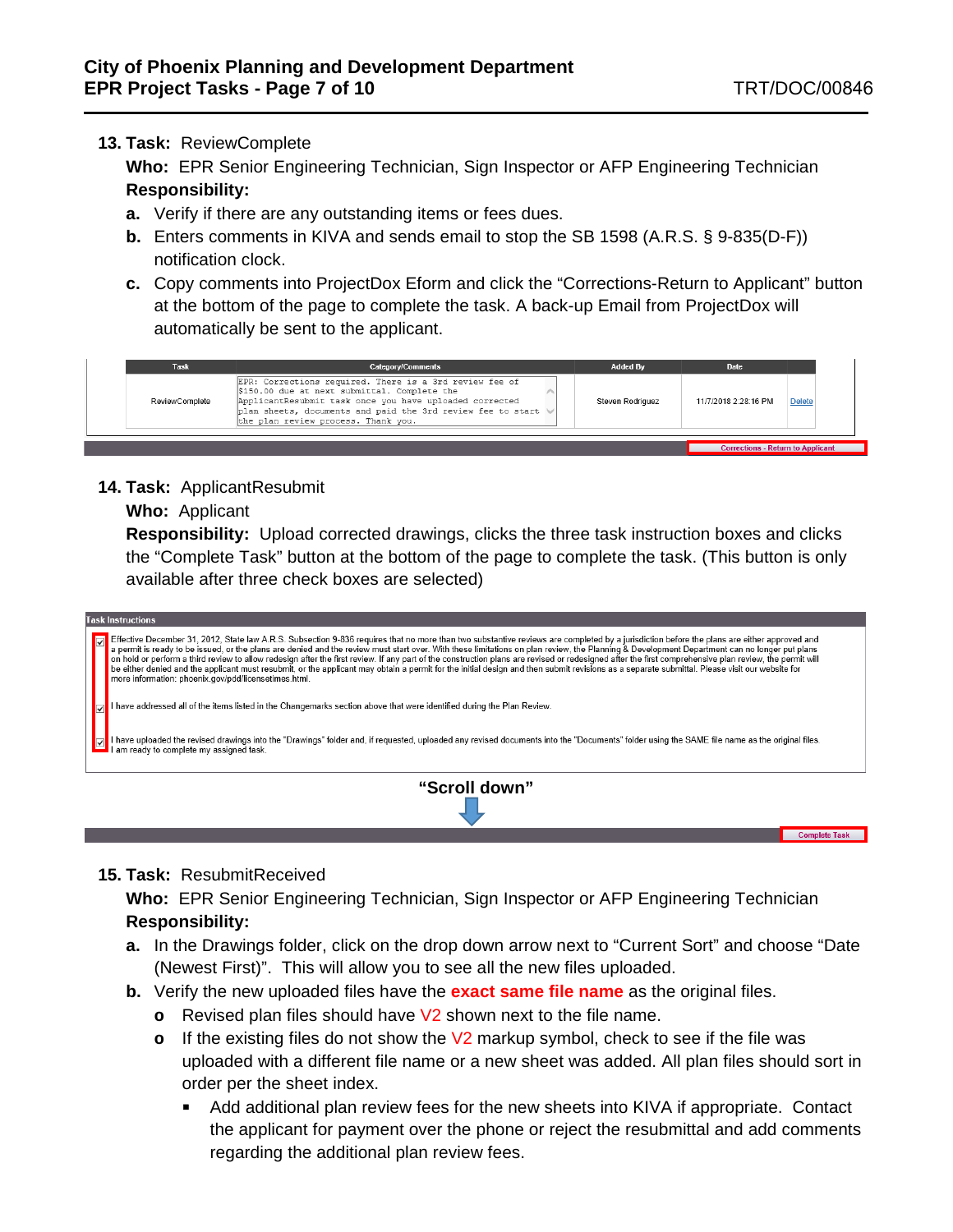**Complete Task** 

- **c.** If the resubmittal is accepted, manually re-tickle plan review staff who have approved the plans in KIVA on the first review to verify the plan files they approved have not been reuploaded. Tickle all other plan review staff in KIVA as normal. Verify all required plan review activities are checked on the Eform. Click the "Begin Review" button to complete the task.
	- **o** If the resubmittal is **not** accepted, add a comment in the "Comments" area to list the outstanding items needed. Click on the "Return to Applicant…" button to complete the task.

| E              | <b>ASSIGN REVIEWERS</b> |                                |                   |                       |                                                       |              |  |  |
|----------------|-------------------------|--------------------------------|-------------------|-----------------------|-------------------------------------------------------|--------------|--|--|
| <b>CYCLE</b>   | <b>SELECT</b>           | <b>DEPARTMENT</b>              | <b>ASSIGNMENT</b> |                       | <b>REVIEWER</b>                                       |              |  |  |
| $\bar{z}$      | $\overline{\mathbf{v}}$ | ACCESSIBILITY REVIEW (ADA REV) | First In Group    |                       | $\boxed{\smile}$ Ken Alexander                        | $\checkmark$ |  |  |
| $\overline{2}$ |                         | ADDRESSING (ADDRESSING GROUP)  | First In Group    |                       | $\boxed{\smile}$ Renee Bunnell                        | $\checkmark$ |  |  |
| $\overline{2}$ |                         | CIVIL (CIVIL GROUP)            | First In Group    |                       | $\boxed{\smile}$ Kasten Brown                         | v            |  |  |
| $\overline{2}$ |                         | CONTRACTOC (CONTRACTOC)        | First In Group    |                       | $\overline{\vee}$ Beau Adrian                         | ◡            |  |  |
| $\overline{2}$ | Τ                       | DESIGN REVIEW (DSGN REVIEW)    | First In Group    |                       | $\boxed{\smile}$ Bernadine Alling                     | ◡            |  |  |
| $\overline{2}$ | $\overline{\mathbf{v}}$ | ELEV (ELEVATOR GROUP)          | First In Group    |                       | $\sqrt{\phantom{a}}$ Daniel Acevedo                   | v            |  |  |
|                | "Scroll down"           |                                |                   |                       |                                                       |              |  |  |
|                |                         |                                |                   |                       |                                                       |              |  |  |
|                |                         |                                |                   | <b>Begin ReReview</b> | <b>Return to Applicant for Additional Information</b> |              |  |  |

**16. Task:** ApplicantResubmit

**Who:** Applicant

**Responsibility:** Check the last checkbox in the "Task Instructions" field, enters response if applicable and clicks on the "Complete task" button to compete the task.

| <b>Task Instructions</b>                                                                                                                                                                                                                                                                                                                                                                                                                                                                                                                                                                                                                                                                                                        |  |  |  |  |  |
|---------------------------------------------------------------------------------------------------------------------------------------------------------------------------------------------------------------------------------------------------------------------------------------------------------------------------------------------------------------------------------------------------------------------------------------------------------------------------------------------------------------------------------------------------------------------------------------------------------------------------------------------------------------------------------------------------------------------------------|--|--|--|--|--|
| Effective December 31, 2012, State law A.R.S. Subsection 9-836 requires that no more than two substantive reviews are completed by a jurisdiction before the plans are either approved and<br>a permit is ready to be issued, or<br>$\overline{\mathcal{L}}$<br>on hold or perform a third review to allow redesign after the first review. If any part of the construction plans are revised or redesigned after the first comprehensive plan review, the permit will<br>be either denied and the applicant must resubmit, or the applicant may obtain a permit for the initial design and then submit revisions as a separate submittal. Please visit our website for<br>more information: phoenix.gov/pdd/licensetimes.html. |  |  |  |  |  |
| I have addressed all of the items listed in the Changemarks section above that were identified during the Plan Review.<br>$\overline{\mathcal{L}}$                                                                                                                                                                                                                                                                                                                                                                                                                                                                                                                                                                              |  |  |  |  |  |
| I have uploaded the revised drawings into the "Drawings" folder and, if requested, uploaded any revised documents into the "Documents" folder using the SAME file name as the original files.                                                                                                                                                                                                                                                                                                                                                                                                                                                                                                                                   |  |  |  |  |  |
| "Scroll down"                                                                                                                                                                                                                                                                                                                                                                                                                                                                                                                                                                                                                                                                                                                   |  |  |  |  |  |
|                                                                                                                                                                                                                                                                                                                                                                                                                                                                                                                                                                                                                                                                                                                                 |  |  |  |  |  |

- **17. Task:** ResubmitReceived (see Step II.15)
- **18. Task:** DepartmentReview (see Step II.11)
- **19. Task:** ReviewQA (see Step II.12)
- **20. Task:** ReviewComplete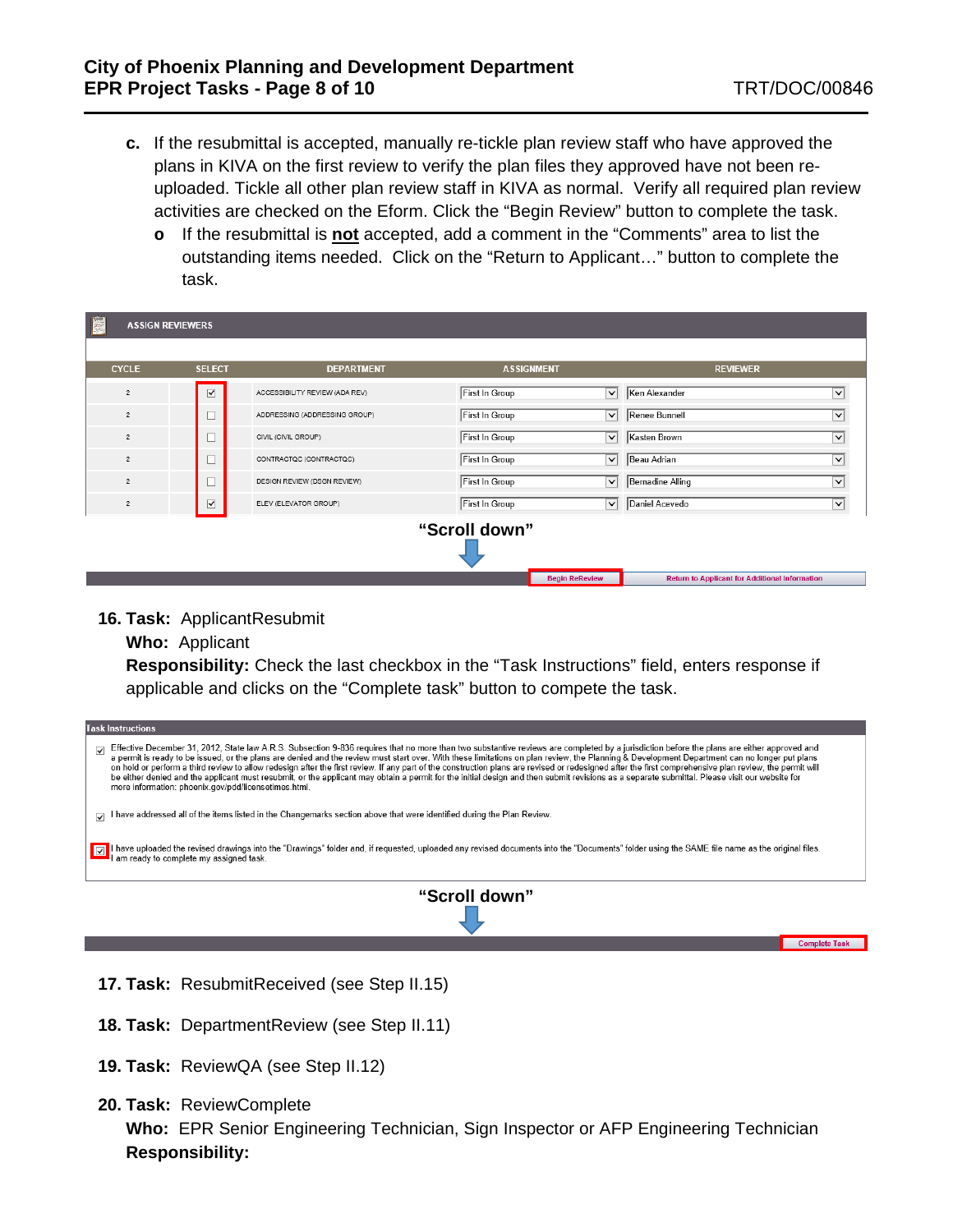- **a.** Verify if there are any outstanding items or fees dues.
- **b.** Enters comments in KIVA and sends email to stop the SB 1598 (A.R.S. § 9-835(D-F)) clock.
- **c.** Copy comments into ProjectDox Eform and clicks the "Plan Review Approved" button at the bottom of the page to complete the task. A back-up Email from ProjectDox is automatically sent to the applicant.

**Note:** Site, Fire and Self-Cert Audit plans go straight to the "BatchStamp" task. Skip to Step II.25 to complete the "BatchStamp" process.

| Task           | Category/Comments                                                                                                                                                                                                                                                                                                           | <b>Added By</b>  | Date                 |                             |
|----------------|-----------------------------------------------------------------------------------------------------------------------------------------------------------------------------------------------------------------------------------------------------------------------------------------------------------------------------|------------------|----------------------|-----------------------------|
| ReviewComplete | EPR: Plans approved. The following permit fee is due: RSME<br>T154359 - \$576.75. NOTE: The permit fee does not include<br>$\wedge$<br>the cost for upgrading the water meter. Contact the Water<br>Services Counter at 602-262-6551 (Option 1, Option 1) for<br>installation fee cost. Complete the "FinalFeePayment" task | Steven Rodriguez | 11/7/2018 3:07:16 PM | <b>Delete</b>               |
| CreatePR KIVA  |                                                                                                                                                                                                                                                                                                                             | Glen Burke       | 7/19/2018 5:43:20 PM |                             |
|                |                                                                                                                                                                                                                                                                                                                             |                  |                      | <b>Plan Review Approved</b> |

- **21. Task:** FinalFeePayment (see Step II.6)
- **22. Task:** VerifyFinalFeePayment (see Step II.7)
- **23. Task:** FinalFeePaymentCorrection (see Step II.6)
- **24. Task:** VerifyFinalFeePayment (see Step II.7)
- **25. Task:** BatchStamps

**Who:** EPR Senior Engineering Technician, Sign Inspector or AFP Engineering Technician **Responsibility:** Verify files in the "DRAWINGS" folder match the sheet index file to ensure all files have been accounted for while selecting the sheets to batch stamp. Follows the "ProjectDox Batch Stamp Procedure" for batch stamping the plan set. After the files have been batch stamped, clicks the "I have Batch Stamped…" checkbox and clicks on the "Complete Task" button to finalize the process. An email will be sent to the applicant from ProjectDox to download the approved plan set.

**Note:** Most of the time all plan sheets for civil, fire and site submittals will be stamped. For building plan submittals, we do not stamp the reference plans such as grading, landscape and site. Contact the Team Leader or Supervisor if you are unsure if the plan sheet should be stamped.

| <b>Task Instructions</b><br>$\sqrt{ \mathbf{v} }$ I have batched stamped all approved drawings and/or documents. |                      |  |  |  |  |
|------------------------------------------------------------------------------------------------------------------|----------------------|--|--|--|--|
| "Scroll down"                                                                                                    |                      |  |  |  |  |
|                                                                                                                  | <b>Complete Task</b> |  |  |  |  |
|                                                                                                                  |                      |  |  |  |  |